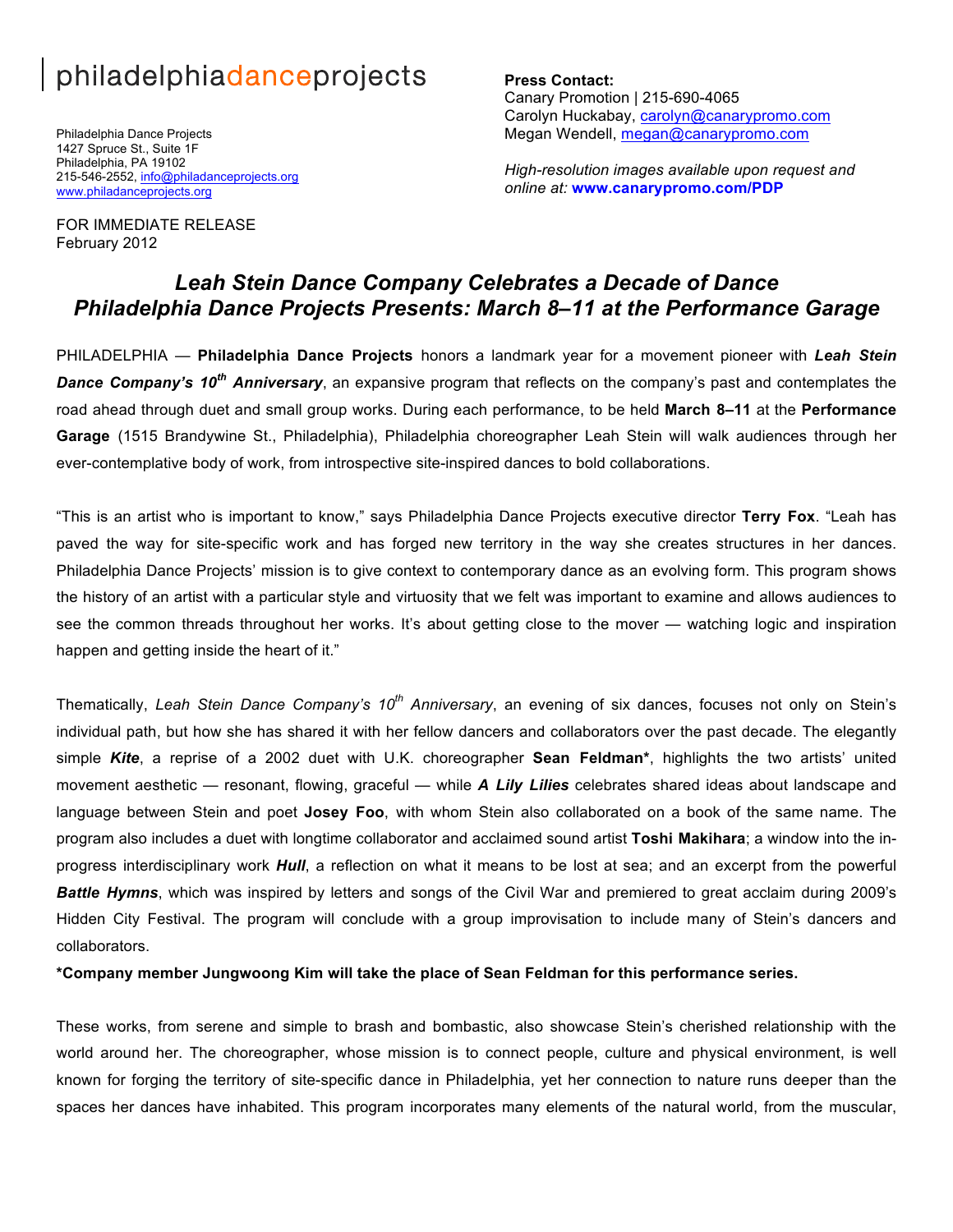pulsing water of *Hull* to the weightlessness of *Kite*; Stein's dances explore how we interact with our environment, and how nature can enliven urban spaces.

Accompanied by Leah Stein Dance Company members **Ellen Gerdes**, **David Konyck**, **Shavon Norris**, **Jumatatu Poe**, **Michelle Tantoco** and **Jungwoong Kim**, as well as special guests including Sean Feldman performing artist **Germaine Ingram**, Stein invites audiences to join her in reflecting on a decade of dance. "I'm stepping back and taking note of the accomplishment, probably for the first time," Stein says. "I'm grateful for the process — how the work has developed and changed. I really do feel like celebrating this landmark and the richness of this group of dancers and collaborators."

## **About the Program**

*Leah Stein Dance Company's 10th Anniversary* Thursday, March 8, through Saturday, March 10, 7:30 p.m.; and Sunday, March 11, 2 p.m. Tickets: \$15 (DancePass), \$20 (Thursday or Sunday) or \$25 (Friday or Saturday); \$10 (children ages 12 and under) Performance Garage 1515 Brandywine St., Philadelphia PA 19130 For more information, call Philadelphia Dance Projects at 215-546-2552 or email info@philadanceprojects.org. Purchase tickets online at danceboxoffice.com. **Duet: Revisiting an early duet with percussionist/sound designer Toshi Makihara, this piece by Duet and Duet with percussionist/sound designer Toshi Makihara, this piece** uses improvisation to celebrate two artists' longstanding collaboration and to attempt to answer the question: How should sound and dance relate to each other? *Kite***:** Leah Stein Dance Company member Jungwoong Kim accompanies Stein for this reprisal of a 2002 duet (which was originally created with Sean Feldman, Assistant Director of Scottish Dance Theatre and former Siobhan Davies Dance Company dancer) that

**Hull**: In collaboration with visual artist/boat builder Carolyn Hesse, this selection from last June's Art in the Open Festival in Philadelphia was inspired by being on the river's edge. The in-progress piece uses dance and sculpture to investigate travel, water and what it feels like to be lost at sea. Hesse has constructed a 16-foot wooden vessel that will be incorporated into the dance, performed by company members Michelle Tantoco, David Konyck and Jungwoong Kim. Music by Dave Champion.

Stuart Dempster.

explores the space — both literal and metaphorical — between two people. Music by

- *A Lily Lilies***:** This language-based quintet draws from an eight-year collaboration with poet Josey Foo that resulted in a cross-genre book of poetry, photography and notes for choreography, of the same title. Foo's poetry has inspired Stein to consider shorter and more pronounced choreographic cadences and rhythms. *A Lily Lilies* is the product of two artists sharing and blending their distinctive talents.
- *Battle Hymns***:** Based on letters and songs written by soldiers during the Civil War, *Battle Hymns* premiered in 2009 during Philadelphia's Hidden City Festival and featured a score by David Lang, co-commissioned with the Mendelssohn Club of Philadelphia. This excerpt, featuring six dancers and live singers, serves as an elegant statement on freedom and peace during times of war.

**Finale:** Company members and special guests, including choreographer Germaine Ingram, will join Stein for a grand finale to celebrate the past, present and future of Leah Stein Dance Company.

**About Leah Stein**